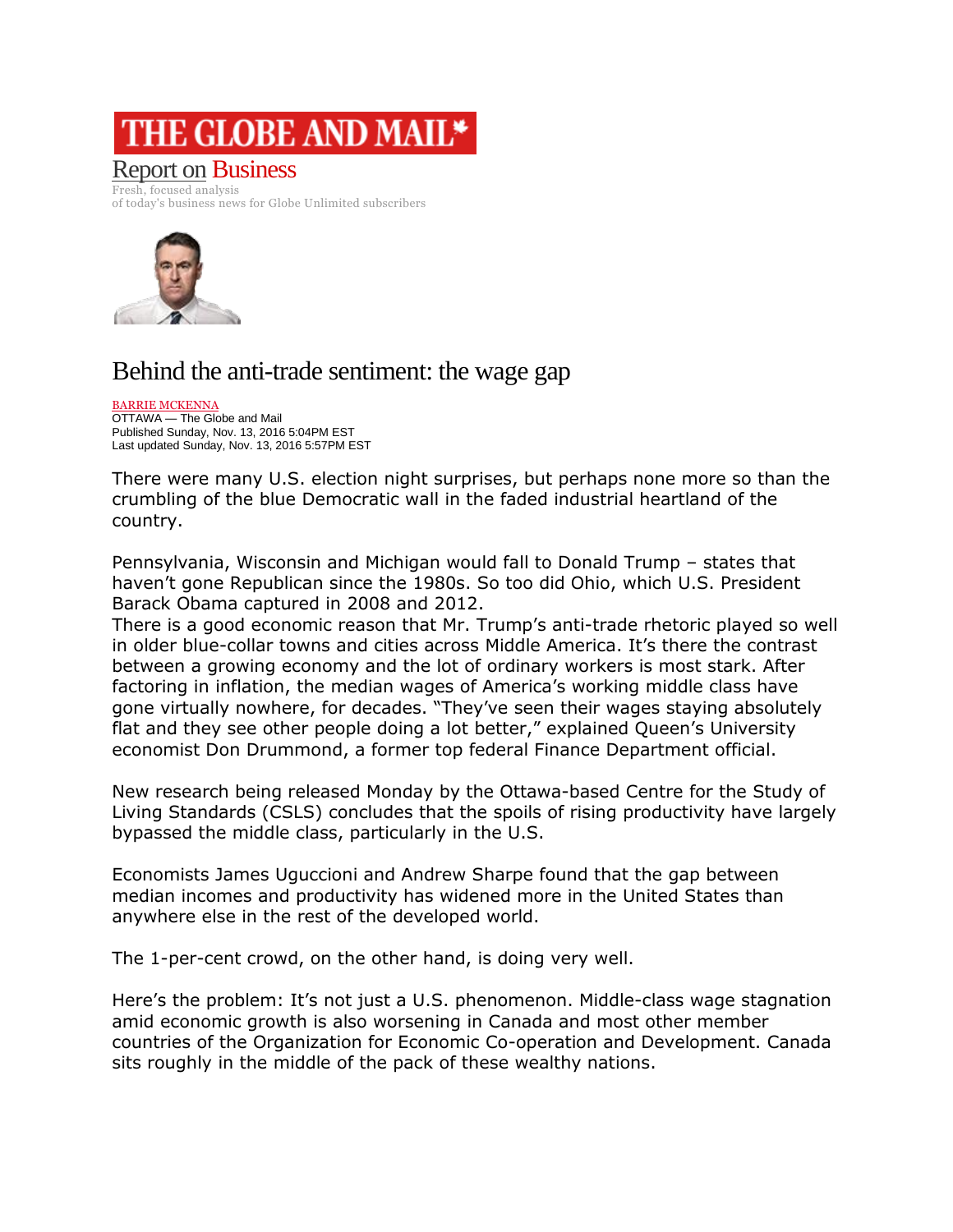Left unchecked, the anti-trade and anti-globalization sentiment sweeping across Europe and parts of the United States could soon wash up on Canadian shores. Brexit and Mr. Trump's victory are rooted in economic conditions that exist in many countries.

"The warning for Canada is that we had better pay attention to what has happened electorally in these other countries because our economic circumstances are very similar," said Mr. Drummond, who is also chairman of the CSLS.

Trade, globalization and the North American free-trade agreement (NAFTA) are easy targets.

One of the first casualties of Mr. Trump's win appears to be the Trans-Pacific Partnership trade deal. Late last week, Mr. Obama and Republican leaders in the U.S. Congress abandoned efforts to ratify the sweeping trade agreement, which would have lowered barriers to trade between the United States, Canada and 10 Pacific Rim countries.

Killing the TPP won't save the middle class. Manufacturing hasn't all fled to Mexico and China, as Mr. Trump claims. U.S. factories crank out more stuff than they ever have, only they're doing it with less labour and more automation. The manufacturing jobs that remain are likely to pay a whole lot less than when Big Auto and Big Steel dominated the economies of states such as Ohio and Michigan.

Capital has up and moved, often elsewhere in the world, where returns are better. Labour hasn't gone anywhere. Robotics and software have replaced the routine production line tasks that used to offer good middle-class wages.

That is the essence of productivity growth. Factories – and the wider economy – are producing more per worker than they ever have.

But the gains aren't flowing to the middle class. They're going increasingly to the 1 per cent, investors and business owners.

For years, Canadian economists and policy makers have looked enviously at the impressive productivity growth of the United States. It has averaged 1.6 per cent a year between 1986 and 2013. That compares to roughly 1 per cent a year in Canada.

The U.S. experience suggests boosting productivity alone won't fix the problem, unless the benefits are more broadly distributed throughout society. Raising prospects for the middle class will require much more.

The Liberal government in Ottawa has "Growing the middle class" as its main slogan.

The relatively modest tax changes it has made so far won't get the job done if the benefits continue to flow to high-income earners.